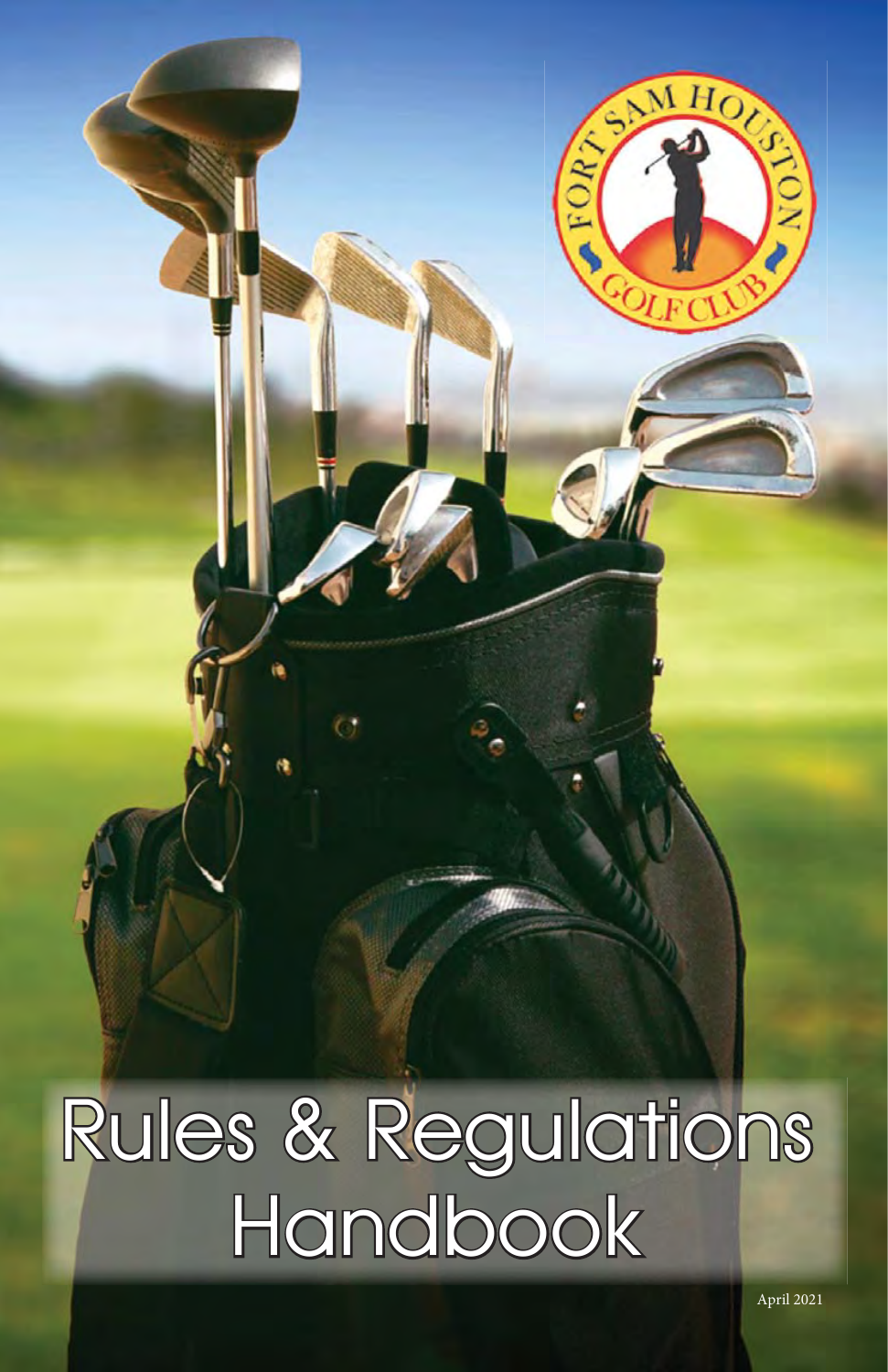Dear Golf Club Patrons and Guests:

 Welcome to the Fort Sam Houston Golf Club, a Morale, Welfare and Recreation (MWR) activity providing patrons with a first-rate course and clubhouse. To maintain the highest standards in golfing and to assure patrons and their guest(s) have the most pleasant experience at the Club, please follow these essential rules, procedures and policies, and customs while using the facilities.

 The 502 FSD Flight Chief of the Community Services Flight supervises this financially self-supported facility under the direction of the 502 FSD/SV Squadron Director. The management and direct supervision of day-to-day operations are duties of the Golf Club General Manager.

 The Fort Sam Houston Golf Club offers a variety of amenities including two 18 hole golf courses; a practice putting green; a practice pitching green; a driving range; rental clubs, pull carts, and electric cart rental; electric cart storage; locker facilities; Backswing Cafe; and a pro shop offering an array of golf equipment and accessories. An in-house banquet and catering service is also available for special events.

 The U.S. Air Force Instructions governing operations and procedures for the Golf Club operations are as follows:

#### •AFI 34-116, Air Force Golf Programs

•AFI 34-262, Services Programs and Use Eligibility

Enjoy the facilities and service. We thank you for your patronage.

502d Force Support Squadron Director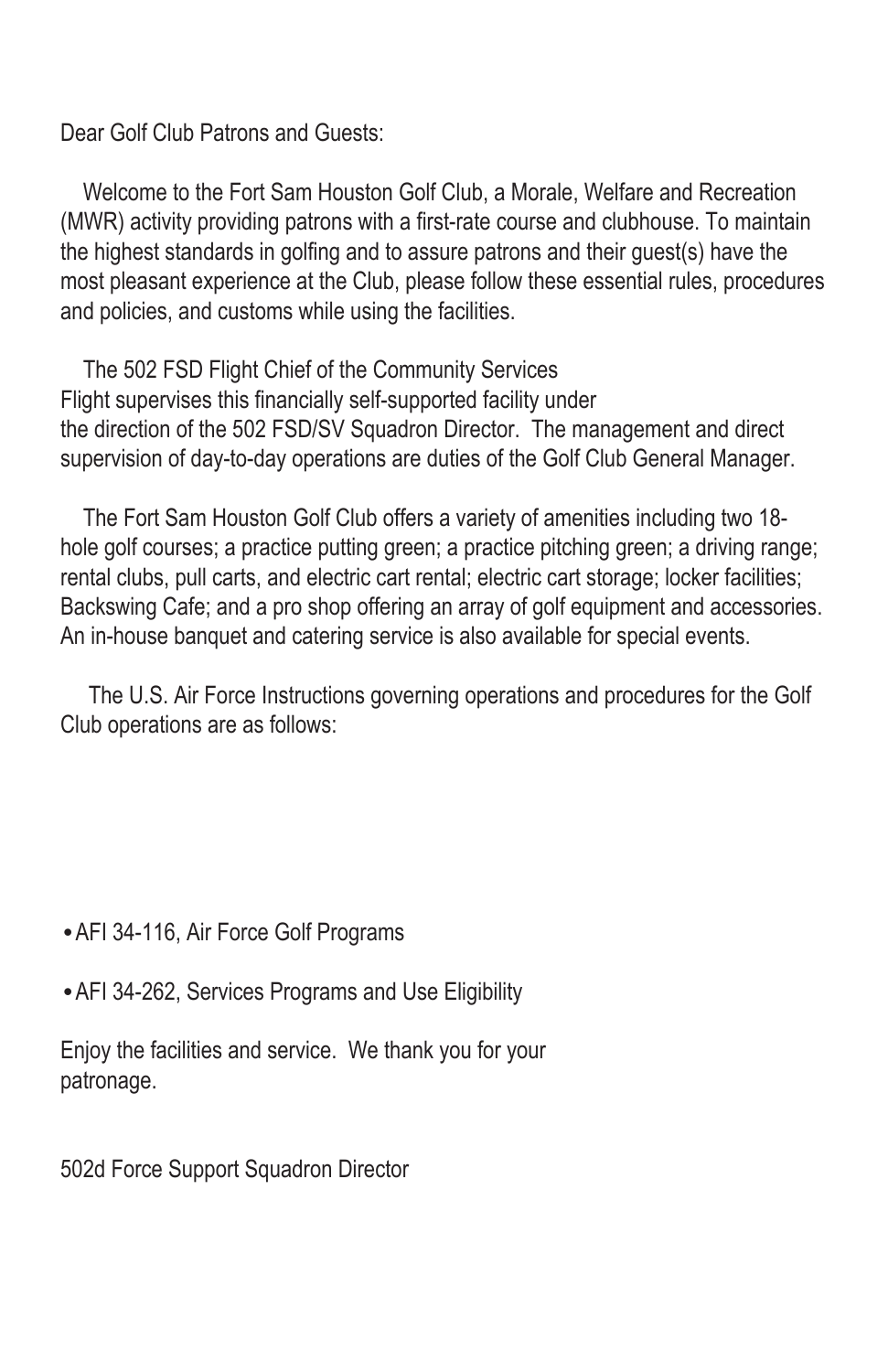# **CONTENTS**

| <b>Section</b>                |                                                          |                | Page           |
|-------------------------------|----------------------------------------------------------|----------------|----------------|
| $\mathsf{L}$                  | <b>DEFINITIONS</b>                                       |                | 1              |
|                               | <b>GDDE OF CONDUCT</b>                                   |                | $1 - 2$        |
| <b>GOLFICLUB ELIGIBILITY</b>  |                                                          |                |                |
| IV                            | GOLF CLUB                                                |                | $2 - 3$        |
|                               | <b>MEMBERSHIP</b><br><b>MINOR</b>                        | 3              |                |
| <b>FAMILY IRESIGENRISIONS</b> |                                                          |                | $3-4$          |
| VII                           | <b>REINSTATEMENT OF MEMBERSHIP</b>                       |                | $\overline{4}$ |
| VIII                          | TDY AND SERIOUS ILLNESS                                  |                | $\overline{4}$ |
| IX                            | <b>HANDICAPS</b>                                         |                | $\overline{4}$ |
| X                             | DAILY GREEN FEE AND OTHER<br><b>ESTABLISHED FEES</b>     | $\overline{4}$ |                |
| XI                            | <b>GUESTS</b>                                            |                | 5              |
| XII                           | <b>GOLF CART OPERATIONS</b>                              |                | $5-6$          |
|                               | XIII PULL CARTS AND MOTORIZED CADDIES                    |                | 6              |
| <b>XIV</b>                    | <b>GOLF BAGS</b>                                         | $\overline{7}$ |                |
| <b>XVFOOD AND BEVERAGES</b>   |                                                          |                |                |
|                               | <b>XVI TEE TIMES</b>                                     |                | $7-9$          |
|                               | XVII FORT SAM HOUSTON WOMEN'S<br><b>GOLF ASSOCIATION</b> | 9              |                |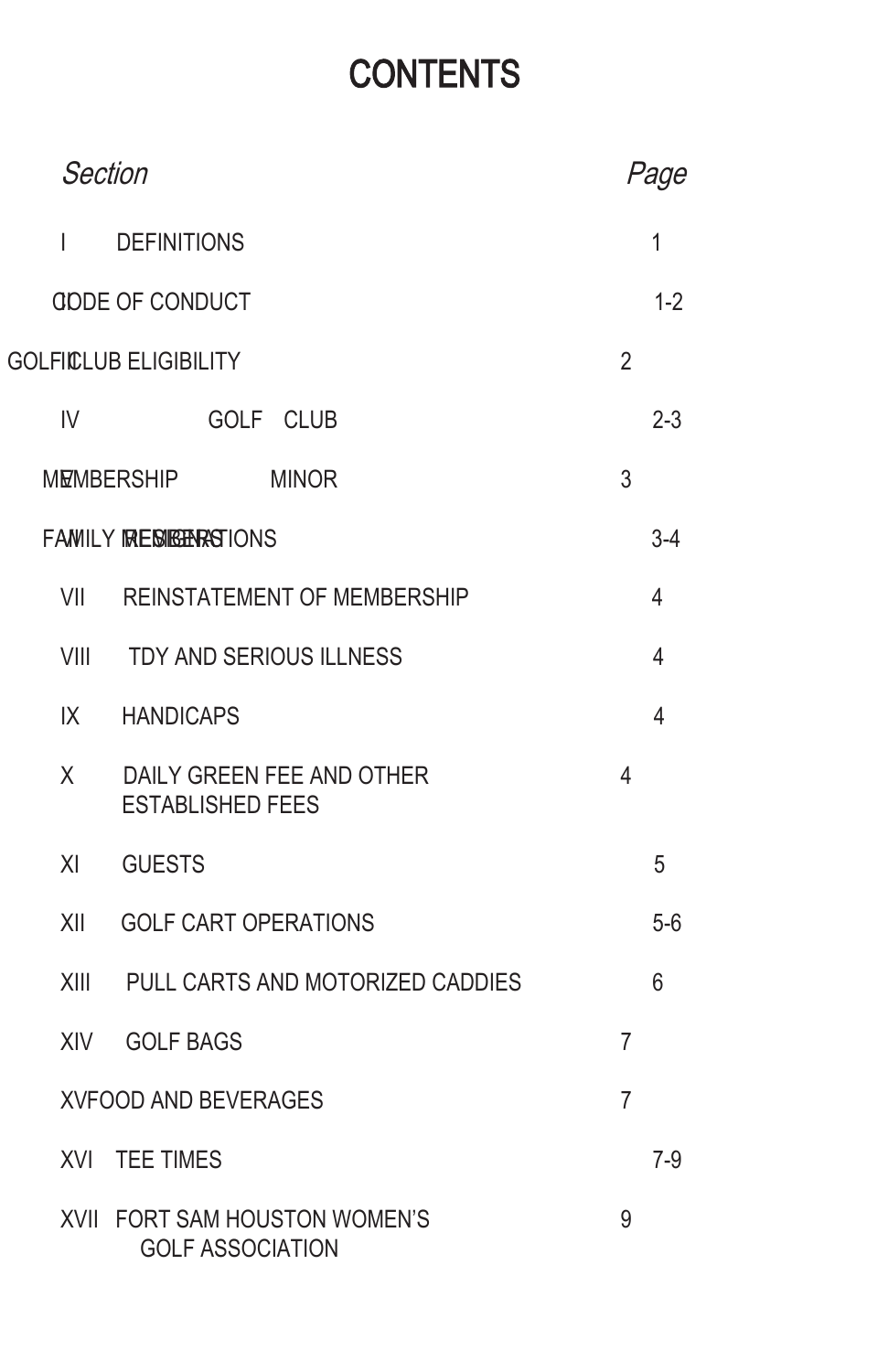| XVII                               | FORT SAM HOUSTON MEN'S<br><b>GOLF ASSOCIATION</b> |    | 9         |
|------------------------------------|---------------------------------------------------|----|-----------|
| <b>XIX FIVESOMES</b>               |                                                   |    |           |
| <b>COURSE MARSHAL</b>              |                                                   |    |           |
| XXI                                | <b>STARTER</b>                                    |    | 10        |
| XXII                               | <b>ETIQUETTE</b>                                  |    | $10 - 12$ |
| <b>XXIII</b>                       | <b>DRESS CODE</b>                                 | 12 |           |
| <b>XXIV</b>                        | CARE OF THE GOLF COURSE                           | 13 |           |
| XXV                                | PRO SHOP                                          | 14 |           |
| <b>XXVI</b>                        | <b>GOLF LESSONS</b>                               | 14 |           |
| <b>XXVII</b>                       | USGA RULES                                        | 15 |           |
| <b>XXVIII LOCAL RULES</b>          |                                                   |    |           |
| XXIX                               | RECIPROCAL AGREEMENT                              | 16 |           |
| <b>XXX</b>                         | <b>PARKING</b>                                    |    | 16        |
| XXXI                               | <b>TOURNAMENT POLICY</b>                          |    | $16 - 17$ |
| <b>XXXII</b>                       | <b>PRACTICE RANGE</b>                             | 17 |           |
| XXXIII                             | <b>MEMORIAL PLAQUES XXXIV</b>                     |    | $17-18$   |
| USE OF THE COURSES BY              |                                                   |    |           |
| THE GENERAL PUBLIC XXXV RAIN<br>18 |                                                   |    |           |
| <b>CHECK POLICY</b>                |                                                   |    |           |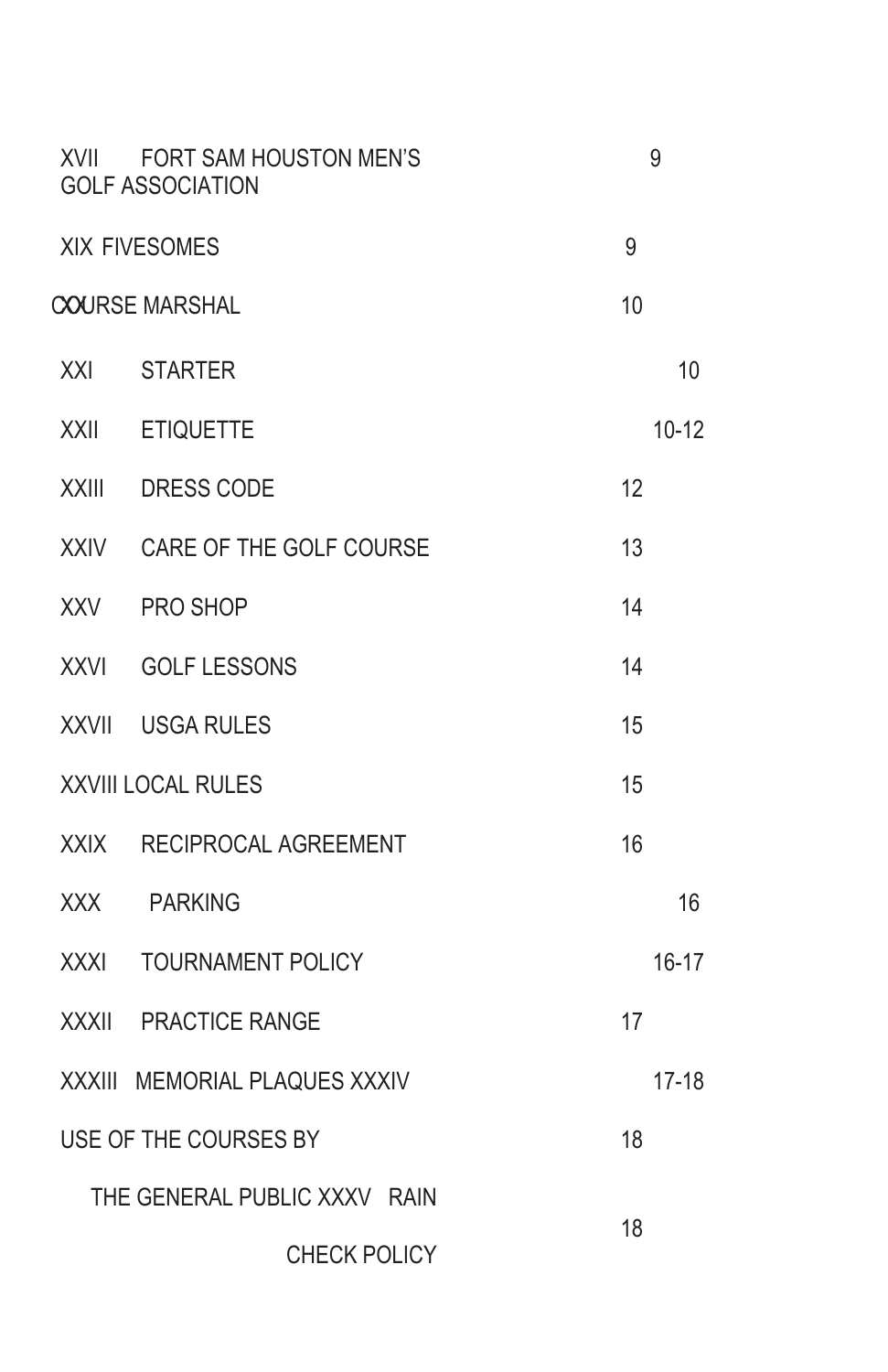### SECTION I: DEFINITIONS

1. Golf Club Member: For the purposes of this handbook, annual green fee payers will be called Members. Members are eligible individuals or families that pay advance annual green fees instead of paying daily greens fees. Benefits of membership include the privilege of reserved starting times; handicaps, and participation in club sponsored events.

2. Non-Member: Authorized players that are not eligible to become a Golf Club member or any eligible user that chooses to pay greens fees on a daily basis instead of annually.

3. Family Member: Includes the spouse of a sponsor; a sponsor's unmarried children who have not passed their 18th birthday; a sponsor's unmarried children who are dependent on the sponsor because of a mental or physical incapacity; a sponsor's children who are full-time college students and have not passed their twenty-third birthday; a sponsor's parent or parent-in-law who is in fact dependent on the sponsor for half of their support and resides in the sponsor's household.

# SECTION II: CODE OF CONDUCT

1. Use of the Golf Club and its facilities is a privilege extended to all patrons. It is the responsibility of every patron to abide by all the rules, regulations, signs and verbal instructions that govern play on the course and use of the facilities. Failure to comply with the rules and regulations, or follow instructions of the Staff, can lead to an interference with the enjoyment of others or damage to the facilities. It is also the responsibility of each patron to correct or report those who fail to adhere to the rules and regulations. Those who do not comply with the rules, regulations and proper etiquette will be subject to disciplinary action recommended by management and the golf advisory committee and approved by the Squadron Director as follows:

- a. First offense: Minimum of verbal warning. (Note: If infraction includes failure to pay green or cart fees, appropriate payment will be made immediately.)
- b. Second offense within 1 year: Minimum of written reprimand. Subjected to non-use of govt owned items ex golf carts.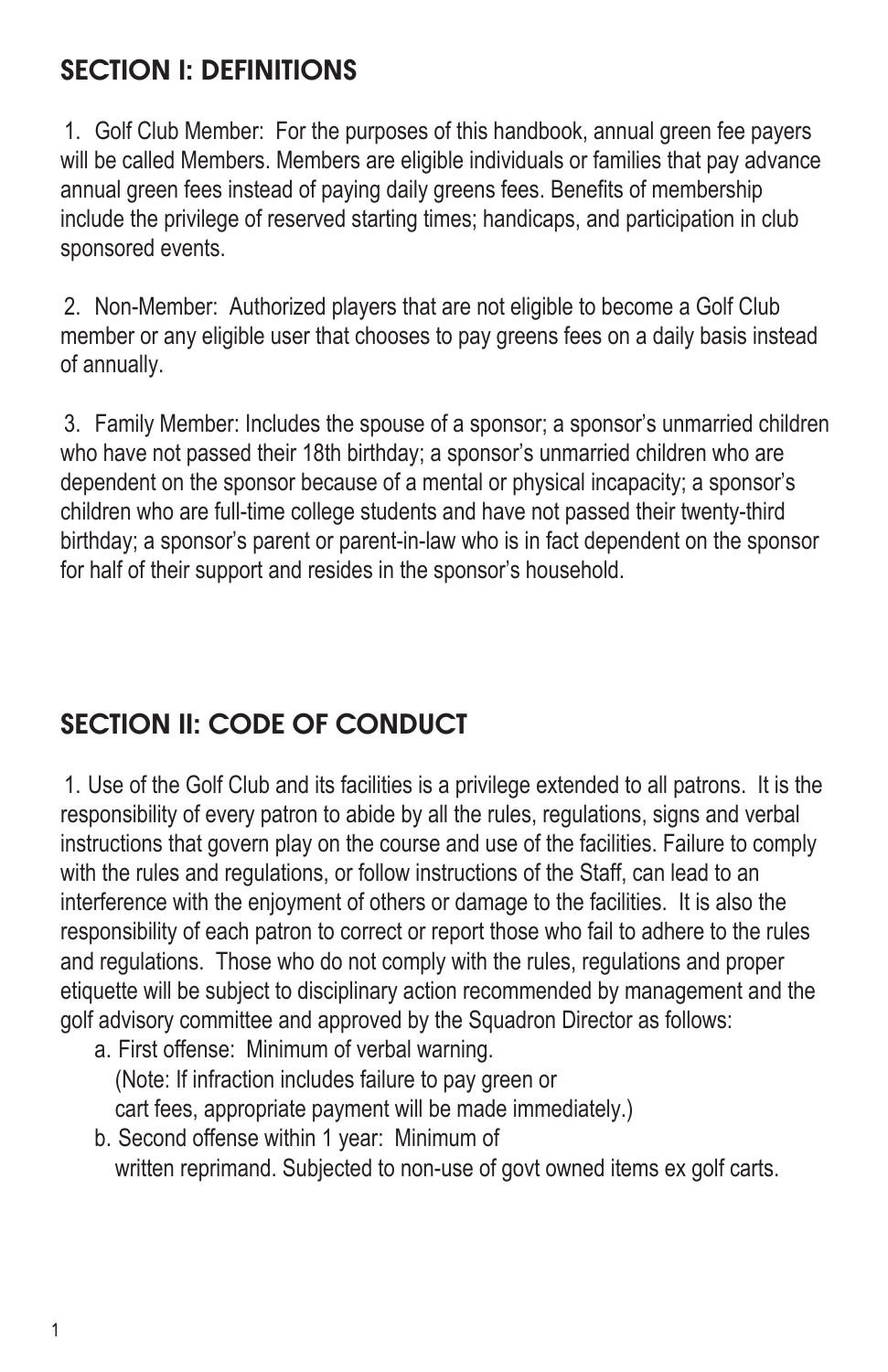- c. Third offense within 1 year: Minimum of 30-day suspension of golfing privileges with forfeit of monthly memberships and any payment.
- d. Fourth offense within 1 year: Minimum of 90-day suspension of golfing privileges with forfeit of monthly membership and any payments

2. Upon request, players must show proof of membership, registration, guest registration or picture identification to the Professional, the Staff, the Starter or the Course Marshal. Any player refusing to show proof or identification will be summarily requested to leave the Golf Club by any of the above officials and the incident may be reported to the Military Police.

3. The privileges of any individual to participate in MWR activities may be suspended, terminated, or denied if the Squadron Director determines it to be in the best interest of the activity, the installation, or the Army. Any individual or party whose conduct disrupts the operation of the facility or creates a disturbance to the detriment of the operation, staff or enjoyment of other patrons of the facility, will be requested to leave the facility immediately and as determined by the Squadron Commander, will be subject to administrative action.

# SECTION III: GOLF CLUB ELIGIBILITY

All personnel determined to be eligible may use the Golf Club on a daily green fee basis. The order of play for golfers on the Tee Time Standby List is on a first-come first-served basis. Members are required to show FSH golf membership card at the pro shop counter each visit. Failure to do so, will result in a daily green fee charge.

# SECTION IV: Golf Club Membership

There are several payment methods available for Annual Green Fee dues. The Membership is not a monthly fee, it's an annual fee. Memberships will run from April 1 of current year to 31 March of the following year. Memberships will be prorated if joining at different times of the year. 1 Month, 3 Month and 6 Month memberships will also be offered however at a monthly rate than the year rate. Payments can be made Annually or Monthly.

1. The Annual Fee is billed monthly, using this method. Like any other credit card, there are penalties and interest assessed for late payment. Upon signing up there will be a 1 time per year processing fee to cover all associated costs with credit card charges. Customers who card declines more than 1 time will also be assessed a \$10 charge per month that their card declines. It is the responsibility of the member to notify Golf Course staff of any changes to their card on file. Failure to do so will result in a fine or suspension of membership. Members will be responsible for all Past Due charges, membership will remain suspended until Member is "Current".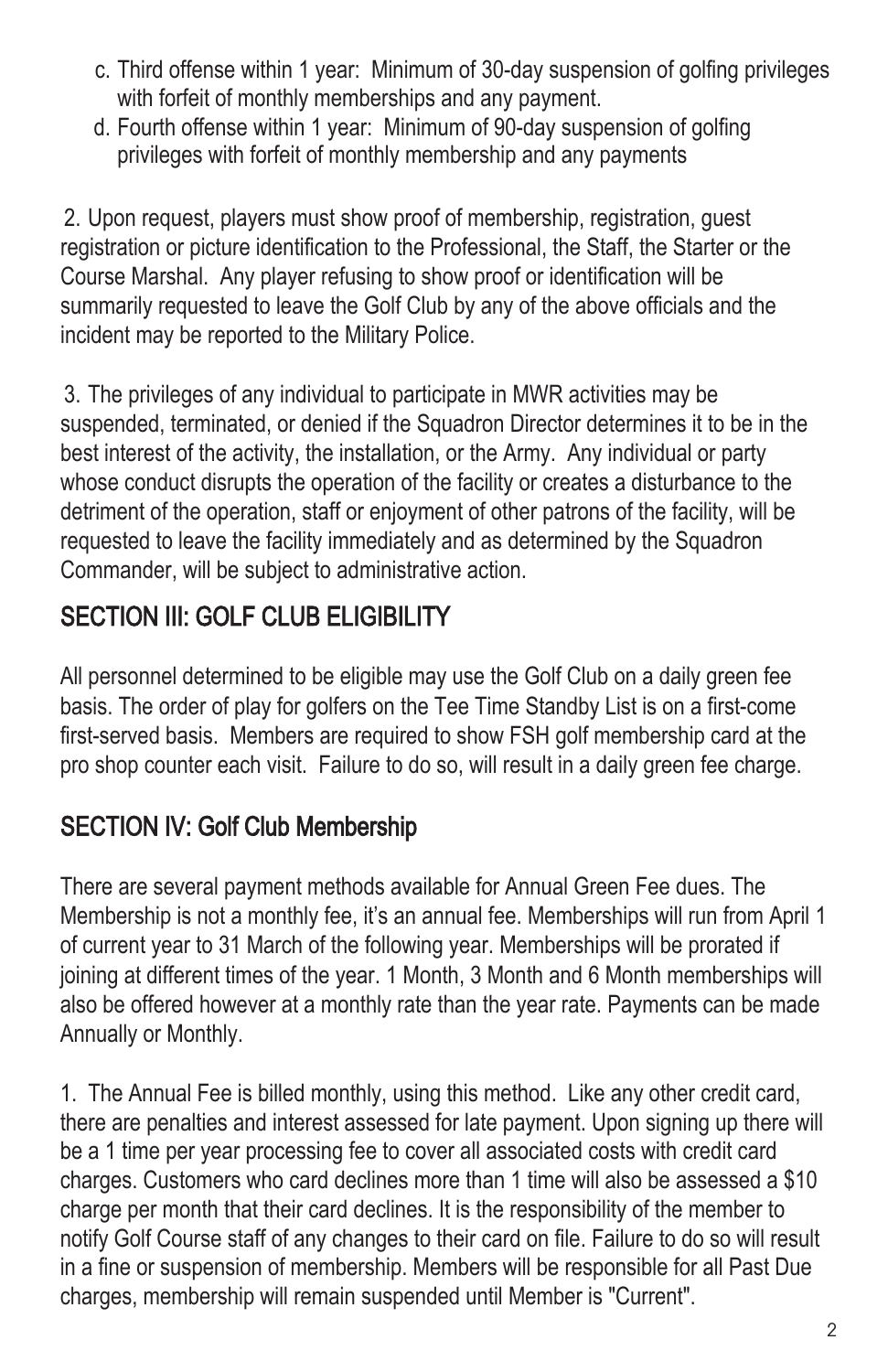2. Patrons may pay the Annual Fee with their own credit card or cash or check. Refunds will be issued for PCS'ing, TDY's, Deployments, Medical Issues only. All other cancellations will be at the discretion of the Golf Course Manager.

3. Members who will lose time from playing golf due to Medical Reasons will have their renewal membership pro-rated for the amount of time they were out. Medical documentation showing start and release date from doctors will be required to be credited back for time missed. Stop payments of memberships for Vacations or for any other reason will not allowed unless approved by the Golf Course Manager

4. Members are solely responsible for notifying the office immediately upon change of status, i.e., promotion or retirement. Full back dues will be assessed for those changes, especially rank, not reported to the office immediately.

5. Active Duty, with TDY orders, may pay upfront, for only the months they are stationed at Fort Sam Houston for duty.

6. Members will be required to fill out membership forms each year to keep all information current. Membership year run 1 April - 31 March of following year.

#### SECTION V: MINOR FAMILY MEMBERS

Children under age 10 will be permitted on the Golf Course. An adult will accompany these junior golfers at all times. Young adults (age 11-15) can play without adult supervision with permission from the manager. A valid driver's license is required to rent and/or operate a rental golf cart. Any player 17 and under is considered a junior golfer.

# SECTION VI: RESIGNATIONS

Resignations must be made in person in writing at the Golf Club office. Resigning patrons must turn in their advance green fee player's membership card and sign Fort Sam Houston Form 464. Billing of Annual Fee will continue until all of the above is complete.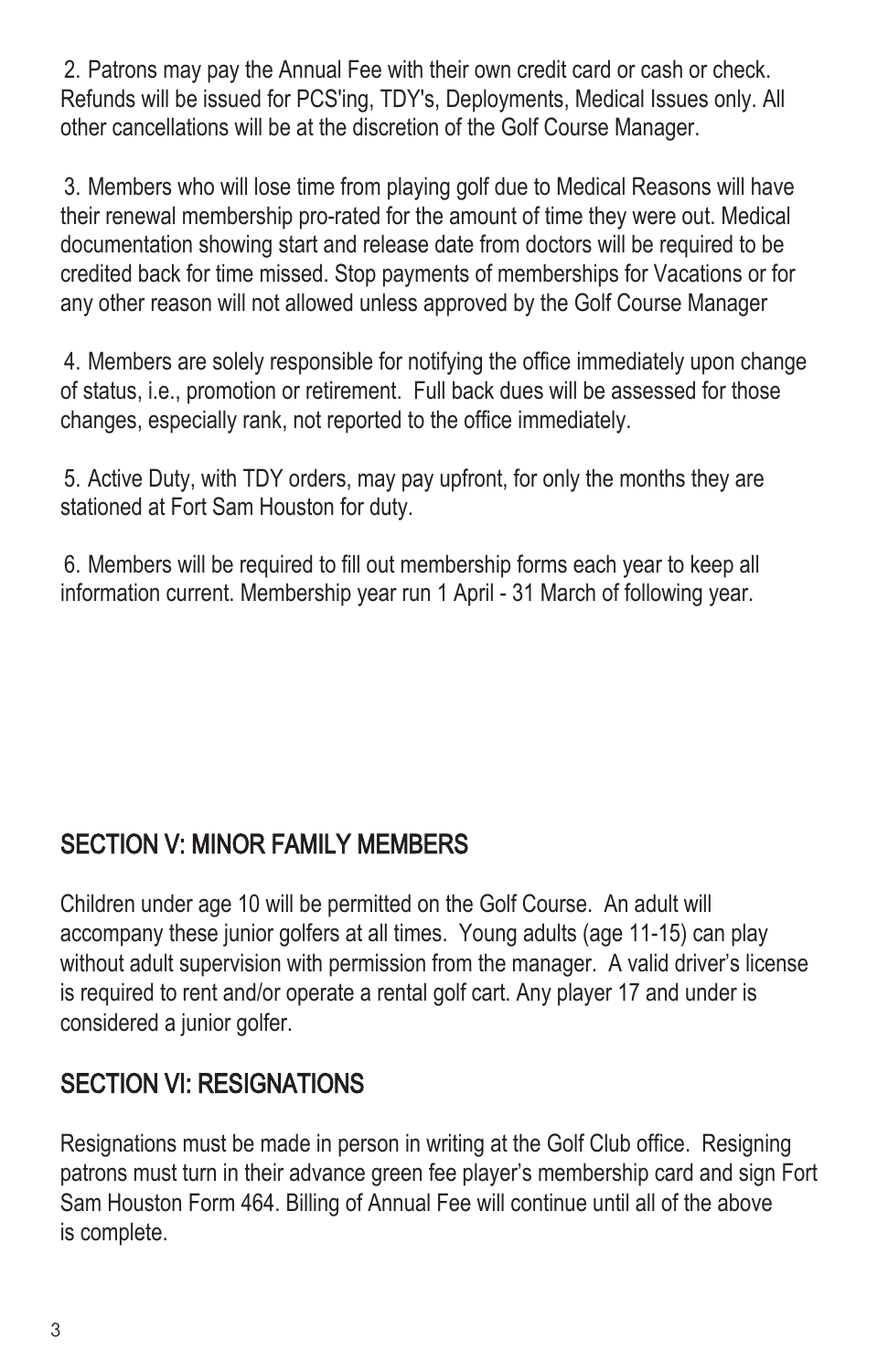Again, the resignation must be in writing to stop the billing. The patron is responsible for full payment of dues until proper resignation in writing.

### SECTION VII: REINSTATEMENT OF MEMBERSHIP

Upon relinquishment of membership, members must either remain out one year or may be reinstated before the one year if back payment is made in full on all back dues from the month patron dropped out to present.

# SECTION VIII: TDY AND SERIOUS ILLNESS

Active duty on Temporary Duty (TDY) or an advance green fee payer with serious illness, unable to play for 90 days or more, may request exception to paying advance annual green fees on an individual basis with proper documentation, i.e. TDY orders or doctor's orders.

# SECTION IX: HANDICAPS

A computerized handicap system is available. The GHIN service is a separate fee and will be paid by the golfer. There is no pro-rated charges for this service as this is a separate organization.

# SECTION X: DAILY GREEN FEE AND OTHER ESTABLISHED FEES

Daily green fees and all other established fees must be paid before the start of play. A cash register receipt will be issued upon payment of the required fees. This receipt must be presented to the starter before playing and must be presented upon request at any time during play. Regardless of how many strokes are taken, players striking a ball on the course are deemed to be playing "a round of golf" and are therefore required to pay green fees consistent with their user status. Likewise, riding in a cart on any portion of a hole requires payment of a full cart rental fee. Loaning of private carts is prohibited without permission of management. All personnel must show their identification card when paying daily fees. Failure to pay proper fees may result in suspension of playing privileges immediately and into the future.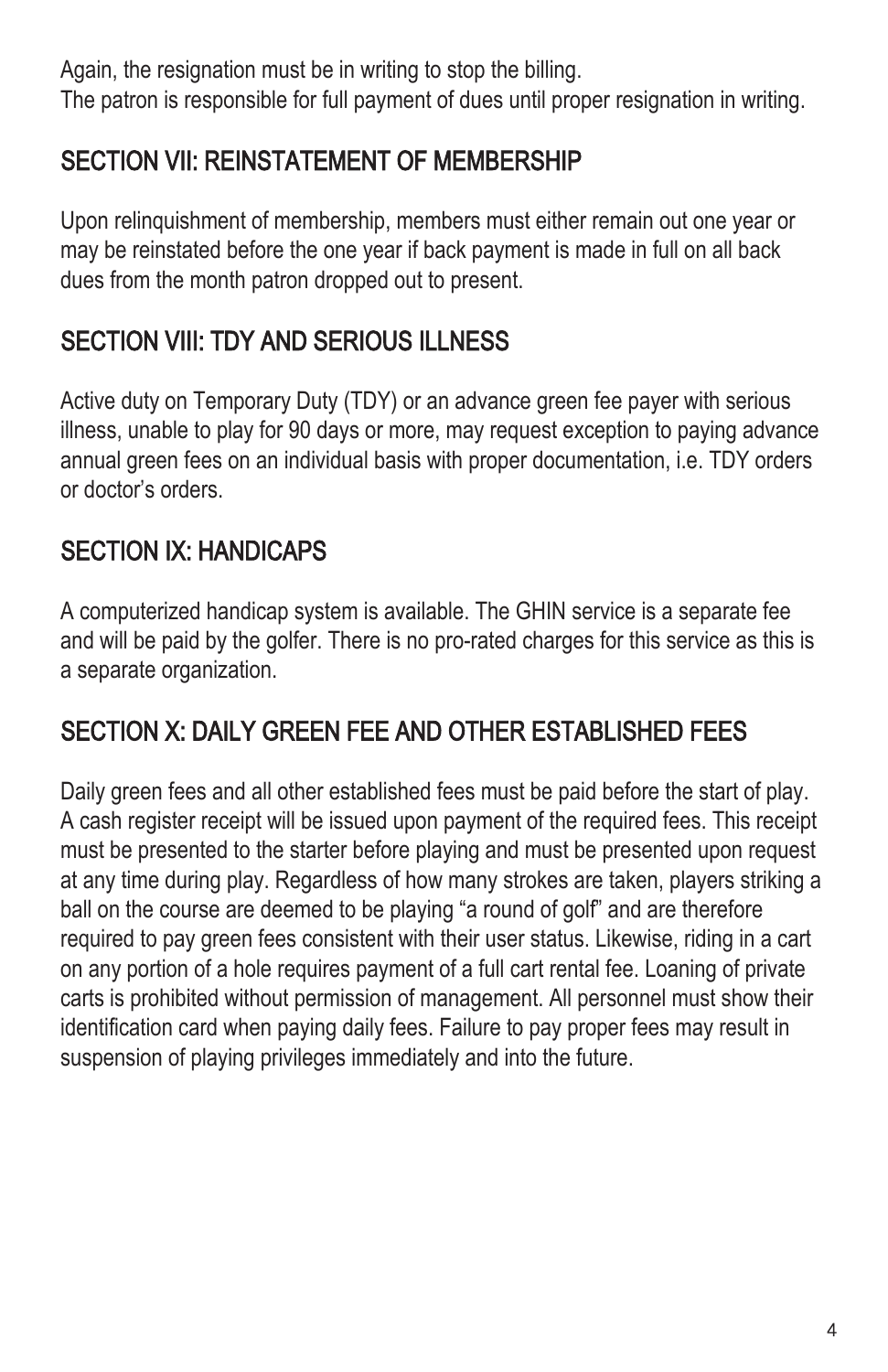#### SECTION XI: GUESTS

The POC of an event is considered the sponsor of the event and is responsible for the actions and or damages caused by any and all of the guests or participants.

#### SECTION XII: GOLF CART OPERATION

1. No one without a valid driver's license is permitted to rent or operate a golf cart. This rule also applies to privately owned golf carts. Failure to abide by cart rules can result in suspension of cart privileges. All damages caused by operator of golf cart will be responsible for all Damages to golf cart and any other damages caused to facility or equipment as well as other Privately Owned Carts.

2. A non-playing passenger/spectator in a cart is required to pay the appropriate regular fee. All carts are reserved for golfing first and any golf carts remained may be rented for spectating for an event.

3. Cart rentals are for 9 or 18 holes. Carts rented for 9 or 18 holes must be returned after 9 or 18 holes are played or rental must be paid before any additional holes are played. These fees are not "Daily" Fees.

4. Unless carts are restricted to cart paths, the 90-degree rule is in effect. Golfers are required to keep carts on the cart path until they are even with a golf ball in the fairway. Only then should the cart leave the path, turning sharply (90 degrees) to drive straight across to the golf ball.

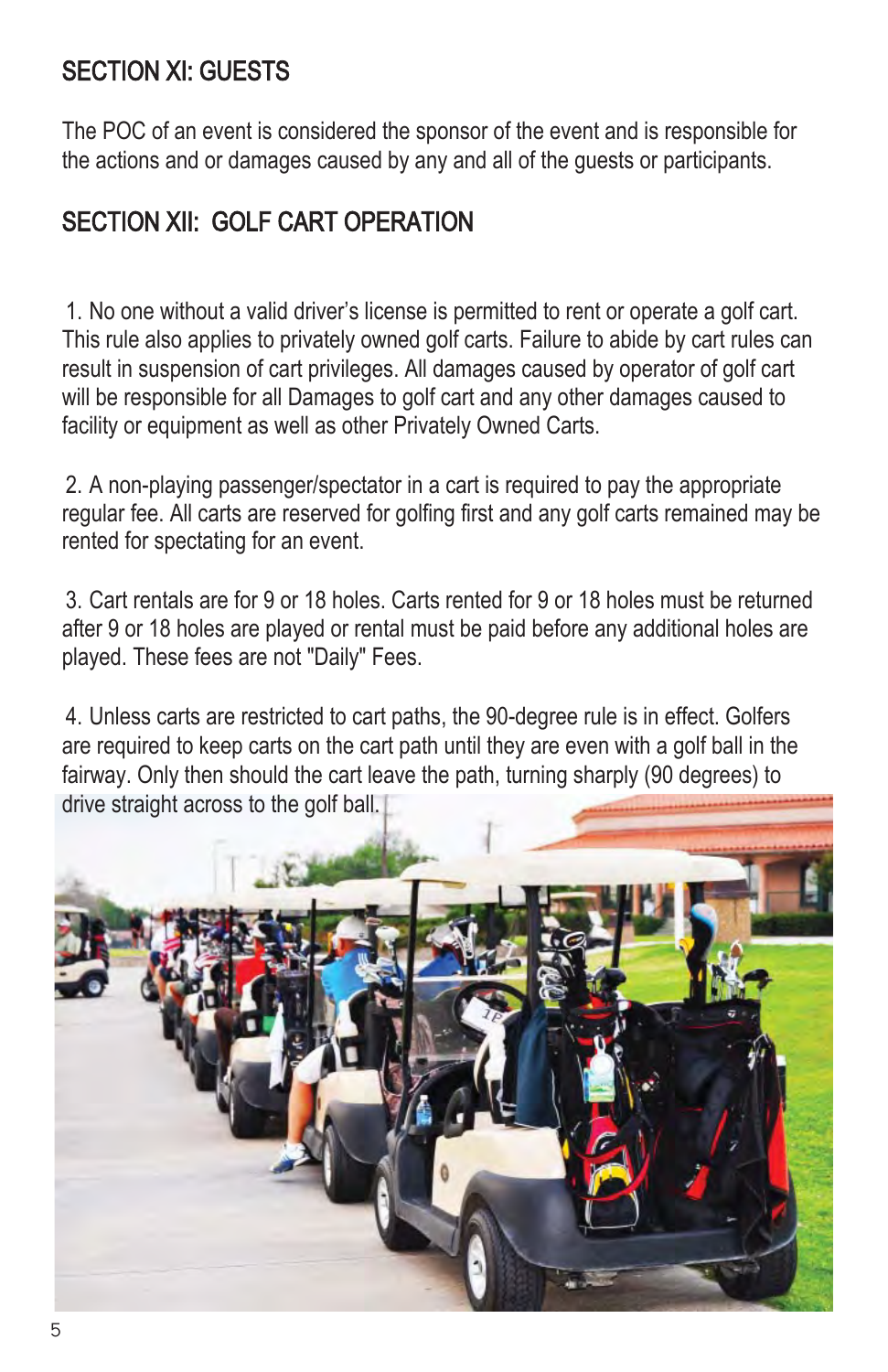5. When carts are restricted to paths due to inclement weather, such restriction applies to all players, including those with special needs.

6. At no time will a golf cart transport more than two people and/or two bags.

7. All players are required to share a cart, whether playing 9 or 18 holes regardless if the player is a smoker or non-smoker. A shared cart is defined as 2 persons occupying a single cart.

8. Any player preferring not to share a cart will be required to pay a full 2-person rental fee.

9. All cart rental fees are based on a shared cart. The shared cart policy applies to gaggles and tournaments as well.

10. Carts rented for play during twilight green fee rates will not be issued/rented until the time twilight green fee rates begin and are paid.

11. If a starter cannot locate a player to pair with a single golfer to share the rental fee, the starter may allow the cart to be used by a single player at the Shared Rental Cart fee.

12. Private carts may not be driven or transported on to the premises. Authorized private cart owners must pay a trail fee and their passenger must pay a regular cart fee. Only golf club members may store a private cart on the premises. Co-ownership is not permitted.

#### SECTION XIII: PULL CARTS AND MOTORIZED CADDIES

Pull carts and motorized caddies will be kept off the green and the green apron, and parked at least 40 yards from the green. Do not pull carts between a bunker and the adjacent putting green.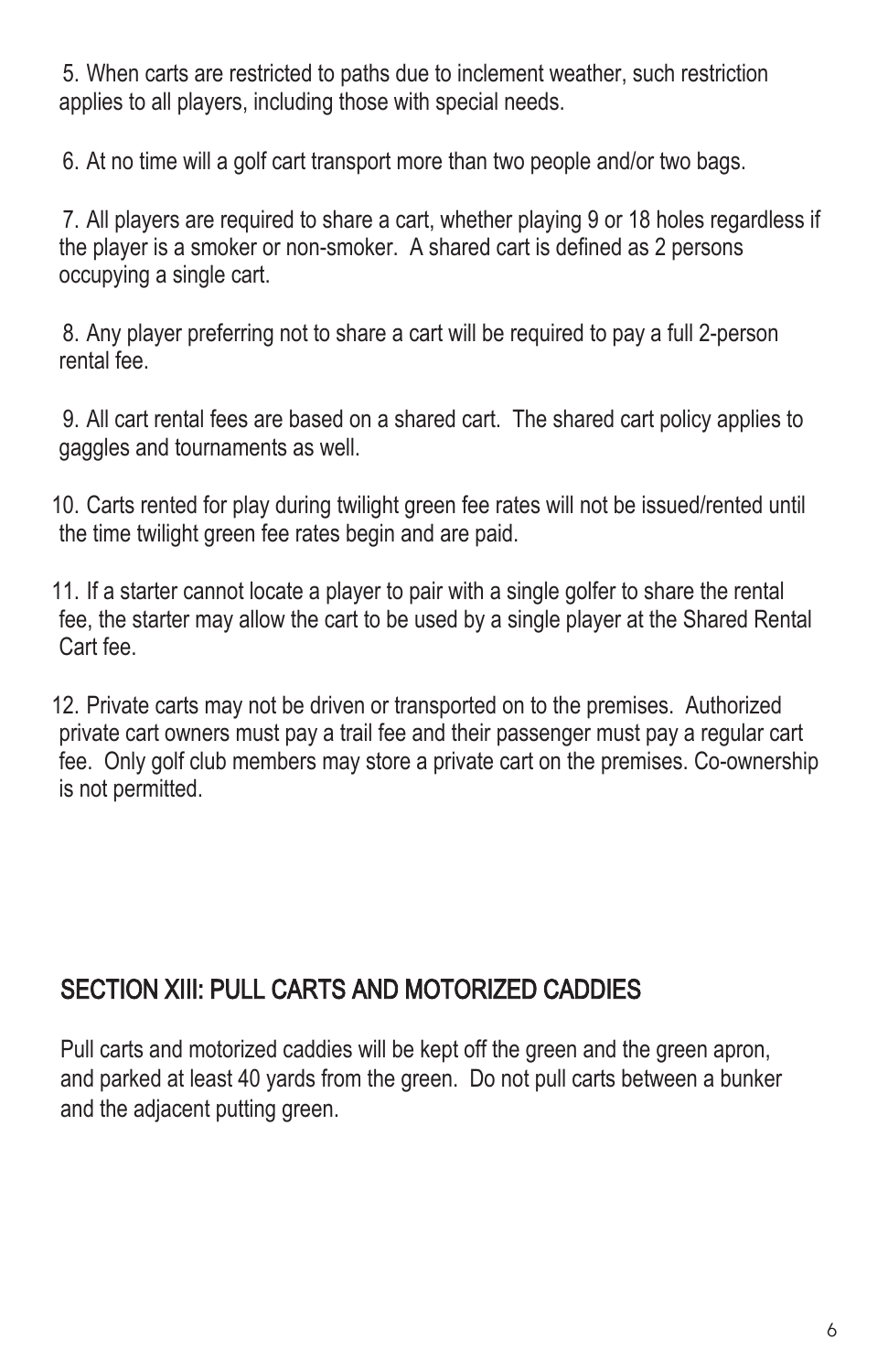#### SECTION XIV: GOLF BAGS

All players must have their own golf bag and clubs. Clubs may be rented in the pro shop. Golf bags will not be laid or stood on the green or on the green apron.

#### SECTION XV: FOOD AND BEVERAGES

Only food and beverages purchased at the golf club are permitted on the premises. Privately-owned coolers are not permitted on the premises. Premises pertains to within gated area to include Parking Lots. Any outside food and beverage will be asked to be removed from the facility or will be taken by Golf Course staff until play is completed at that time items will be returned.

#### SECTION XVI: TEE TIMES

1. Tee-times can be made by calling the pro shop at 210.222.9386 or by stopping in the shop.

Priorities for tee times are:

- a. PRIORITY 1: Active duty service members and their family members.
- b. PRIORITY 2: All other members
- 2. Single players may not reserve a tee time.
- 3. A standby list consists of players who do not have a tee time.
	- a. Priority of play for individuals on the standby list is on a first-come/first-served basis.
	- b. b. The Starter will maintain the standby list and integrate players onto the course at the appropriate time, teaming single players and twosomes from the standby list whenever possible to form a starting group. Players not on the standby list will not be allowed to fill in. The standby list may also be used to replace players with forfeited times.
	- c. c. If a group on the standby list is called and not all the players are present, they will go to the bottom of the list.
	- d. d. Normally, no group will be allowed to play with less than four players if there is a standby list.
	- e. e. All players (members, daily green fee players and guests) must register in the Pro Shop and with the Starter and must show fee receipt before starting. Those paying green fees must show their Identification Card each time. Players who cannot provide a military identification card will pay the fees established for civilian personnel.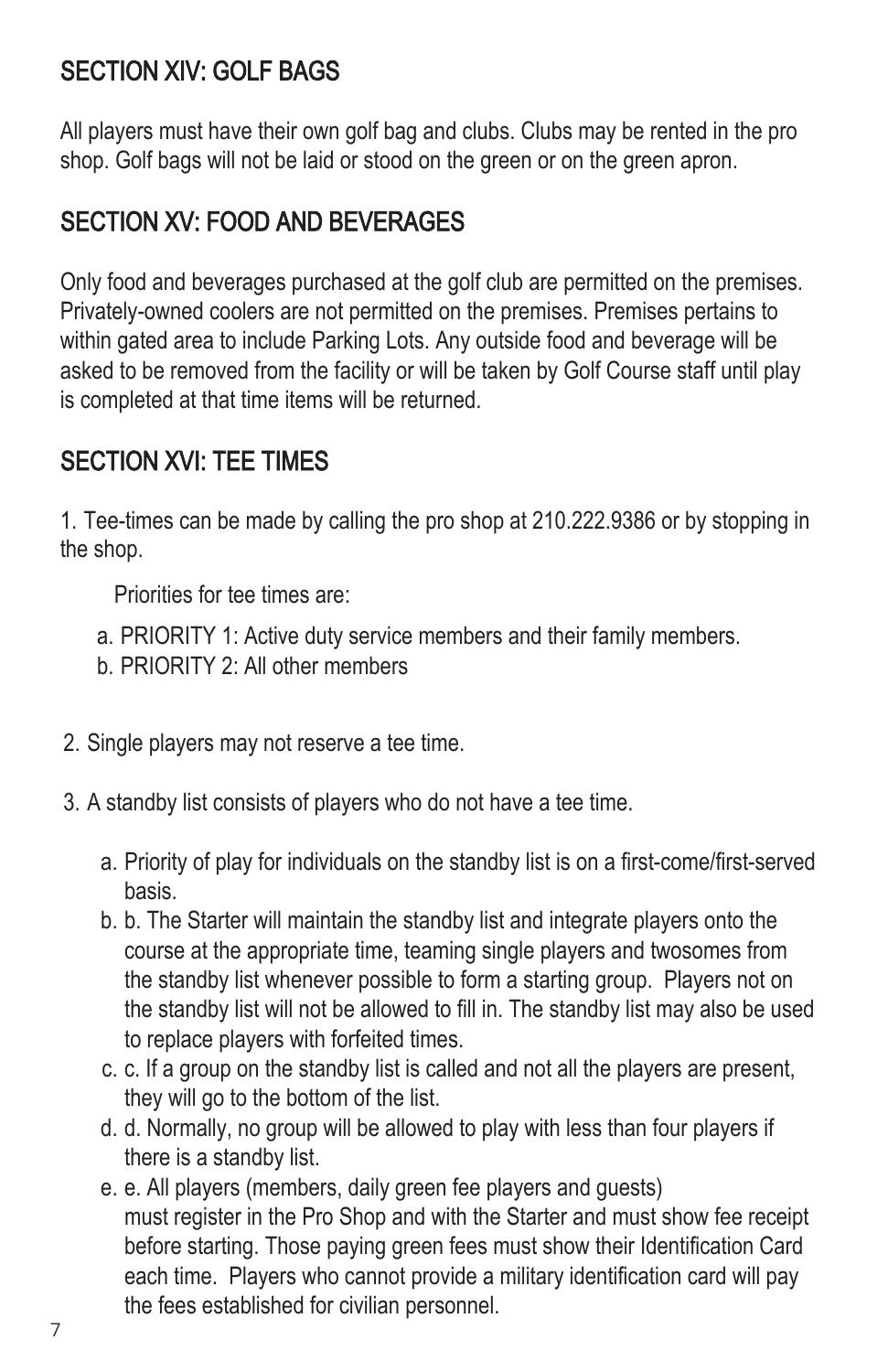f. Limitations

i. Falsely using the name of an active duty member to obtain a tee time is grounds for suspension.

ii. Players must check in with the Starter 15 minutes prior to play or the tee time is forfeited, without exception.

iii. Cancellations must be made 15 minutes prior to the tee time. Players failing to do so will be subject to losing advance tee time privileges for the entire group.

iv. All Tee time for the Fort Sam Houston Women's Golf Association and Fort Sam Houston Men's Golf Association will be blocked out on the starting time sheet before the form is available for tee time request.

v. Players will start at their assigned tee time and starting hole and play the holes in order as they are printed on the scorecard and may not skip to adjacent holes.

vi. The Professional on duty always has the authority to change/delay tee times or courses of a foursome, group or event based on circumstances.

4. Tee-times can be made days in advance based on your status.

- a. Active Duty Golf Members can reserve tee times 10 days in advance.
- b. Active Duty Personnel can reserve tee times 8 days in advance.
- c. Other Authorized User who are Members can reserve tee times 7 days in advance.
- d. Other Authorized Users non-members can reserve tee times 6 days in advance.
- e. Civilians can reserve tee times 4 days in advance.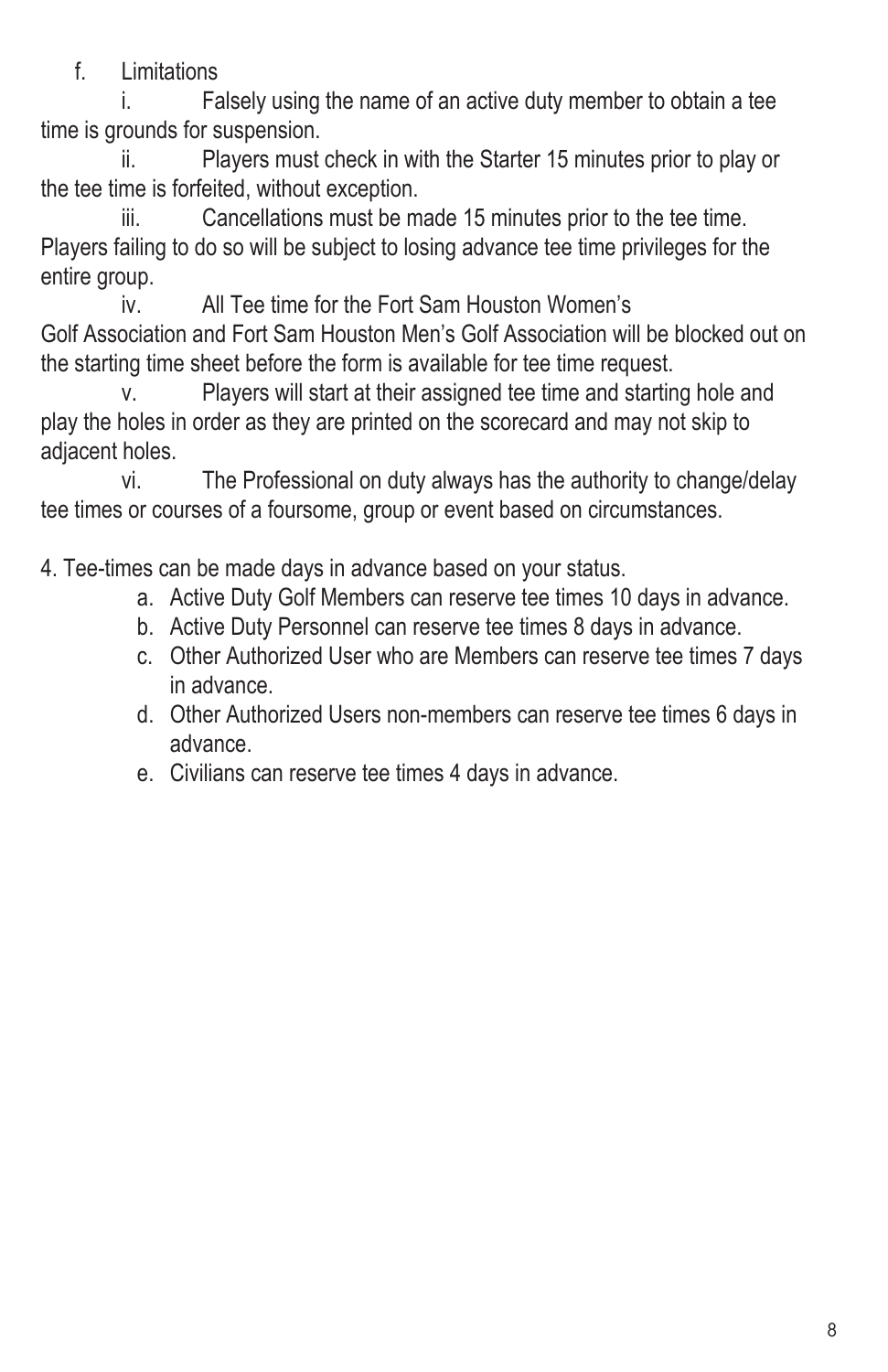#### SECTION XVII: FORT SAM HOUSTON WOMEN'S GOLF ASSOCIATION (TUESDAYS)

The Fort Sam Houston Women's Golf Association has an organized golf outing on Tuesday mornings, except when Tuesday is a holiday. For more information on the activities of the Fort Sam Houston Women's Golf Association please contact the Pro Shop at 222-9386.

#### SECTION XVIII: FORT SAM HOUSTON MEN'S GOLF ASSOCIATION (WEDNESDAYS)

The Fort Sam Houston Men's Golf Association has an organized golf outing on Wednesdays, except when the Wednesday is a holiday. For more information on the activities of the Fort Sam Houston Men's Golf Association please contact the Pro Shop.

#### SECTION XIX: FIVESOMES

 Five-somes are not allowed without approval of the Pro Shop Clerk on duty. If allowed group must maintain pace of play with group in front of them and will be ordered to split up if more than one complaint is registered.

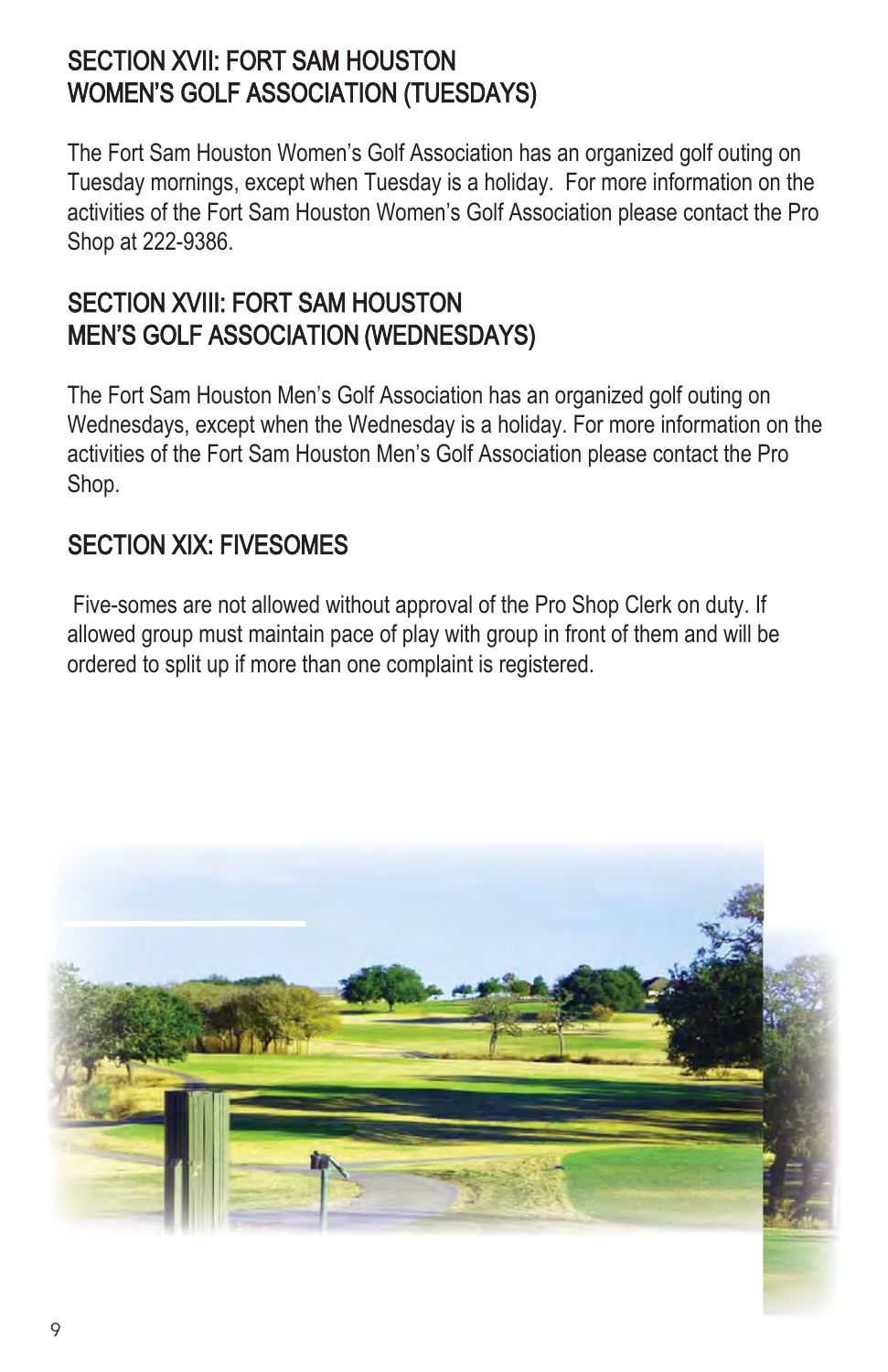# SECTION XX: COURSE MARSHAL

Course marshals will monitor the course so that it may be preserved and to make sure all patrons have an enjoyable golfing experience at the Club. They will check on payment of course fees and enforce the rules. The course Marshal has full authority to enforce all the policies and procedures of the Club.

# SECTION XXI: STARTER

1. Players are required to check with the starter prior to play. When the starter is not on duty, players are required to check with the Pro Shop Professional for instructions on where to commence play. All standby players must sign in on the register sheet before teeing off. All players must show receipt for payment of all appropriate fees before starting play and when asked to do so by an authorized course representative.

2. The Professional reserves the right to change courses, delay or vary the number of people in a group or adjust the starting time of play of any particular group to accommodate unusual situations and/or circumstances.

# SECTION XXII<sup>.</sup> FTIQUETTE

1. Etiquette is the observance of the code for correct behaviors with respect to the Staff, other players, equipment, and the course. The use of the golf facilities is a privilege for everyone to enjoy. All patrons have an equal responsibility to be courteous and obey the rules and regulations. All policies, procedures and signs must be observed. Violations may result in suspension of privileges.

2. Safety is of primary concern. Be certain that players ahead on the course are out of range and have left the area around the green and are approaching the next tee before striking the ball. Also, move directly to the next tee when the last person has finished a hole to avoid delay of play. Scores should be recorded at the next tee.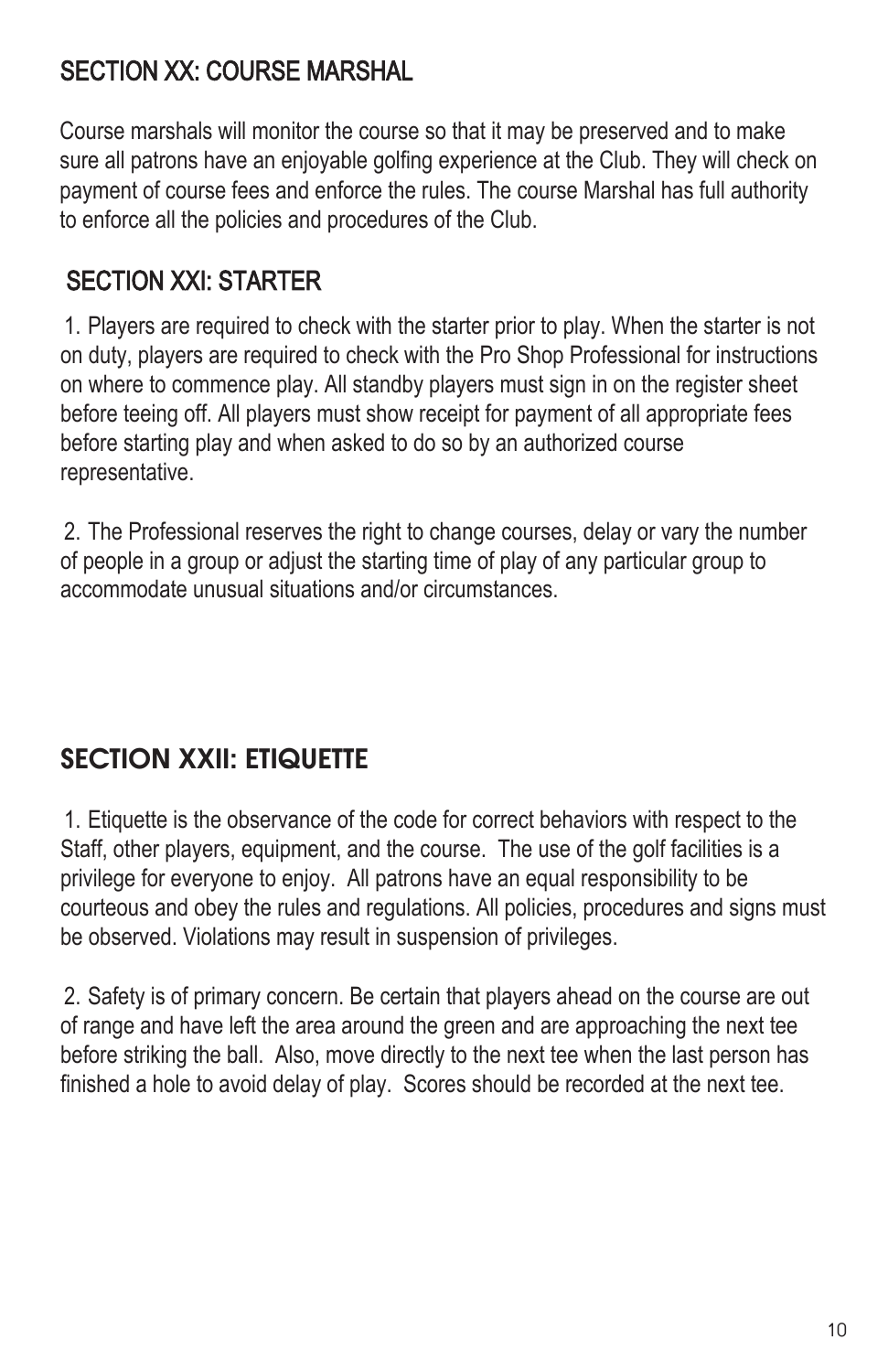3. There are four sets of tee markers: red, gold, white and blue. Players will tee off between and behind the markers.

4. When a group has one hole open in front of them, they will wave any following players through. Do not hit again until those players are out of range.

5. Speed of play target is 13 minutes per hole. No more than 3 minutes should be spent looking for a lost ball. Players who do not maintain their speed of play may be asked to pick up and move to a drop area, the next tee or removed from the course by the marshal or manager on duty.

6. No one shall move, talk, stand close to or directly behind a player or in harms way when the player is addressing the ball or swinging the club.

7. Do not give a lesson on the course during a round of play. Use the practice tee for instruction.

8. Playing more than one ball at anytime is not permitted.

9. Play ready golf. Hit when safe.

10. Carts are expected to remain on the cart paths at all times around tees and greens. All carts must exit the fairway and remain on the cart path 40 yards from the green.

11. On par 3s, carts should be kept on cart paths at all times.

12. Unless carts are restricted to cart paths, the 90-degree rule is in effect.

13. Pull carts and golf bags must be kept away from all tees and greens.

14. Any shouting, yelling, fighting or disregard for other golfers or golf course property will be asked to leave without any refunds. For serious offenses or threats made to golf course staff we will contact Security Forces for removal.

15. At the first sign of lightning, players are expected to exit the course and return to play only when instructed by the Golf Club staff.

16. Caution should be used while walking on all surfaces.

17. Violations of the rules should be reported to the Pro Shop.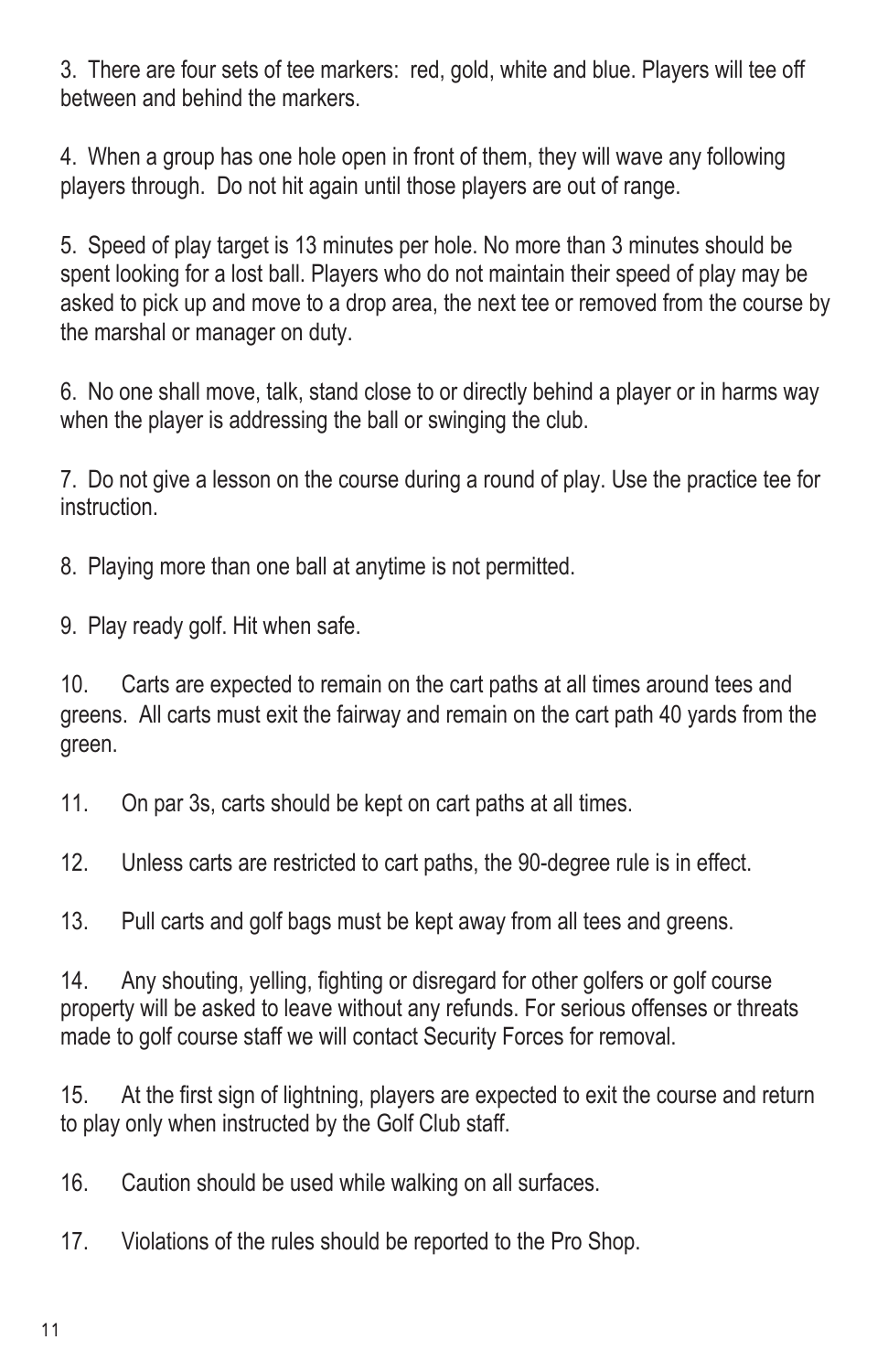## SECTION XXIII: DRESS CODE

1. Proper golf attire is required. Shirts, socks and shoes must be worn at all times. Articles of clothing that are not permitted include: undergarment type t-shirts; tank tops; cut off shorts; gym shorts; physical training (PT) uniforms (t-shirts and/or shorts); and shoes deemed harmful to the course. Metal spikes are prohibited.

2. The army combat uniform (ACU) with jacket and hat removed is authorized for practice range only.

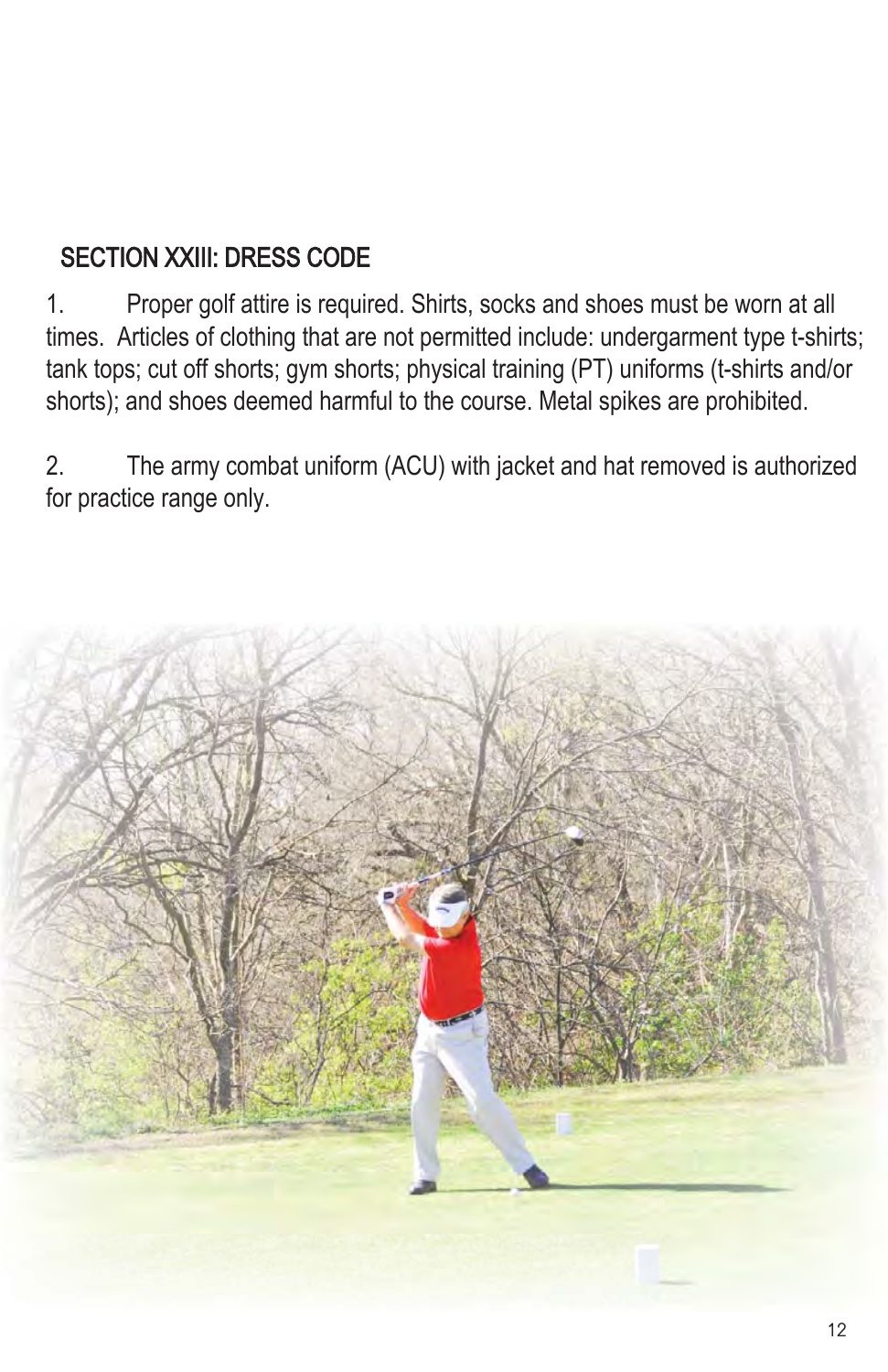# SECTION XXIV: CARE OF THE GOLF COURSE

Proper care of the golf course is the personal responsibility of each patron and guest. All players are reminded to carefully observe the following:

- 1. Replace and press down immediately all divots.
- 2. Carefully repair all ball marks on the putting green.

3. Do not walk through the bunkers unless making a shot. Rake and smooth the bunkers before leaving.

- 4. Avoid carelessly dropping flagsticks or tearing greens.
- 5. Practice on the course or playing multiple balls is prohibited.
- 6. Help keep the course clean. Trash cans are available at every tee. Avoid littering.

7. Obey all instructions given by Staff, and on signs, especially cart directional signs. These signs are used to keep carts away from damaged areas and to keep other areas from being damaged.

8. Range mats will be used at all times for safety reasons.

9. Yardage markers. Course measurements are in accordance with the U.S. Golf Association standards. All yardage markers on the course are measured from the center of the green to the yardage marker. Red stakes are 100 yards from the center of the green; white stakes are 150 yards; and blue stakes are 200 yards. Other distances are marked on some of the sprinkler heads. (Yardage was measured with an electronic measuring device.)

10. The golf course is off limits to everyone except golfers. Joggers, bicyclists, fishermen, bird watchers, strollers and are prohibited.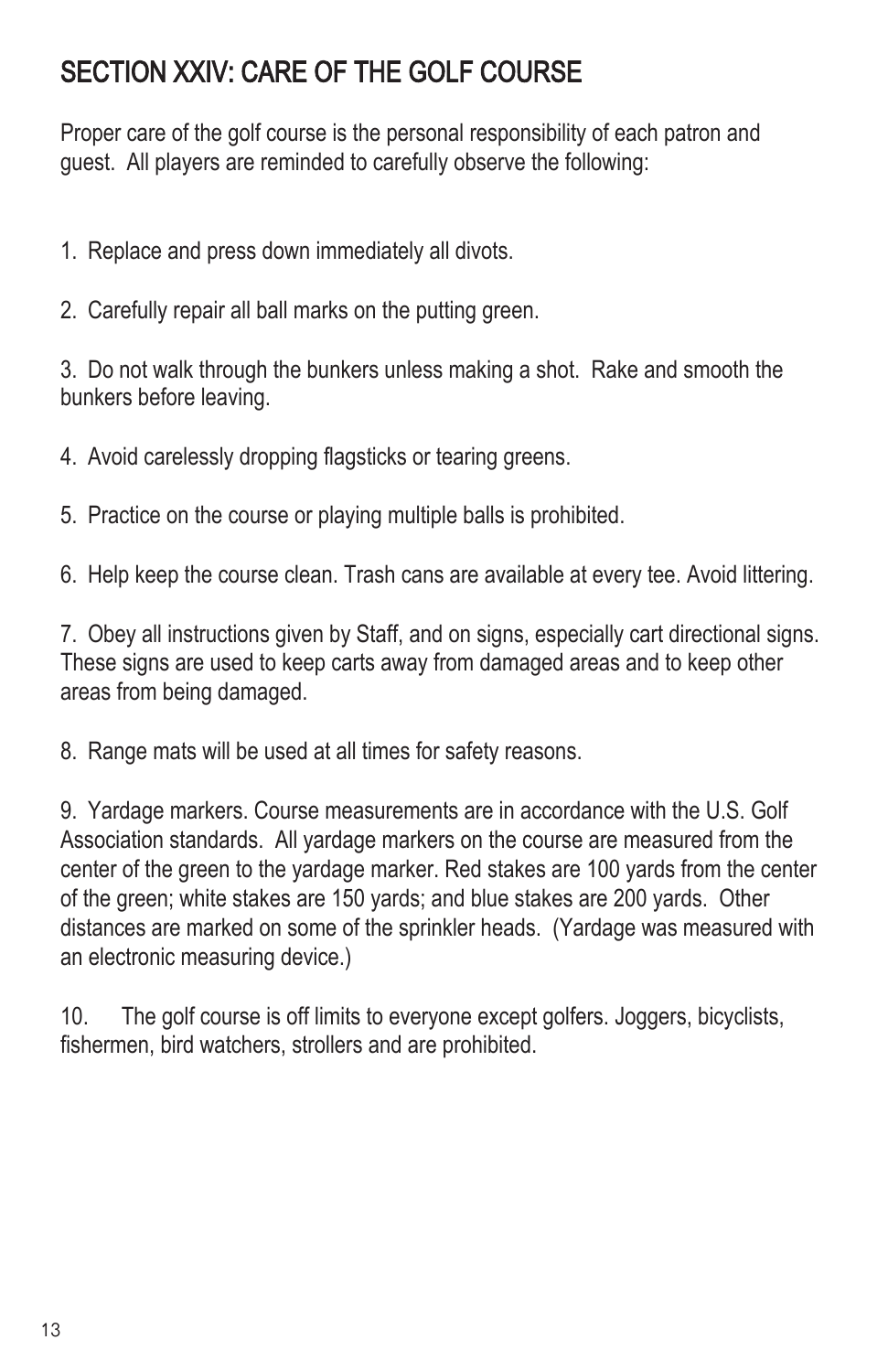#### SECTION XXV PRO SHOP

1. The Pro Shop is stocked with competitively priced pro-line merchandise. Special orders are handled on an individual basis.

2. All merchandise, equipment rentals, and services may be paid by cash, check or a major credit card.

3. Resale merchandise will not be taken out of the Pro Shop on a trial basis. Cash register receipts must accompany any returned merchandise. Sale merchandise is not returnable.

4. Solicitation by outside sources for the sale or repair of golf clubs, equipment, or accessories on Golf Club property is prohibited.

#### SECTION XXVI: GOLF LESSONS

Golf lessons are available only from a qualified PGA Golf professional contracted by the Fort Sam Houston Golf Club. Lessons given by outside instructors are not permitted. Contact the Pro Shop personnel for more information.

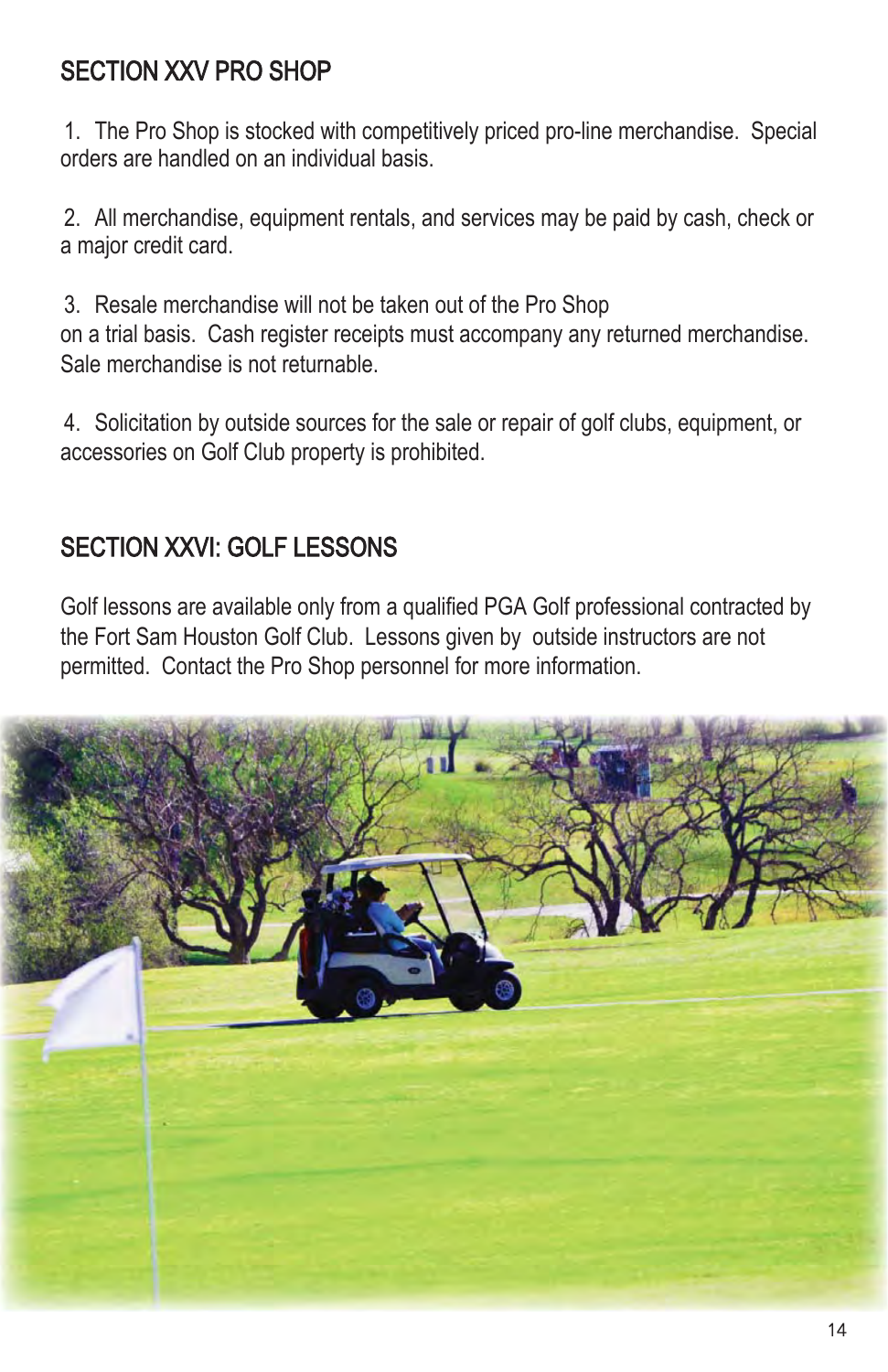#### SECTION XXVII: USGA RULES

United States Golf Association rules govern all play except when modified by local rules.

# SECTION XXVIII: LOCAL RULES

La Loma Grande and Salado Del Rio (general)

1. Ground under repair and ground conditions include areas circled with a white line; ant hills; man-made shallow watering wells at the base of trees marked with strip cloth; dirt or gravel area adjacent to and within one club length of artificially surfaced cart paths or roads. (The exception to USGA Rule 25-1b applies which prohibits relief where unreasonable through use of an unnecessarily abnormal stance, swings or direction of play.)

2. Preservation of course. Drop without penalty away from marked small trees (within one club length) only if the path of the intended swing would touch the tree or if the tree interferes with the intended stance. (The exception to USGA Rule 25-1b applies which prohibits relief where unreasonable or through use of an unnecessarily abnormal stance, swing or direction of play.)

3. Out of bounds. All public streets, driving range, fences and white stakes or painted poles or trees (determined by the nearest inside points of the fence posts, stakes, poles, or trees, measured at ground level) are out of bounds. To the right of #11 Loma is an in course OB for all shots.

4. Uncut areas. Any uncut area is considered a lateral hazard.

5. Rakes in bunkers. Rakes will be placed in bunkers in the direction of play.

6. Lateral Hazard. The hedge along La Loma #3 will be played as a lateral hazard to speed play.

7. Cut-lines - For the sake of speed of play, all grass cut-lines 6" or taller should be played as a lateral hazard.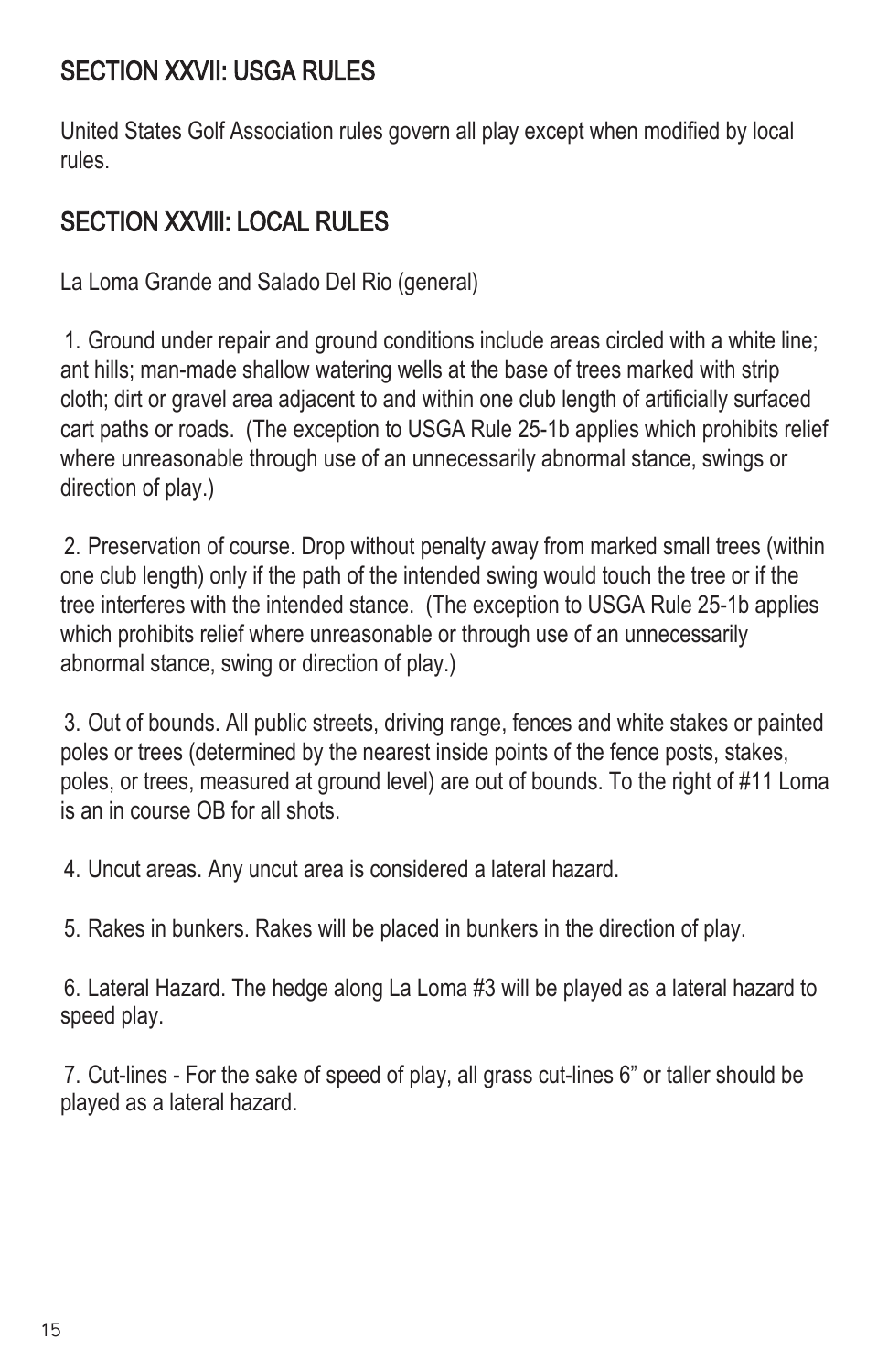#### SECTION XXlX: RECIPROCAL AGREEMENT

The Fort Sam Houston policy, as approved by the Squadron Director, is as follows:

1. TDY status. Active Duty Armed Forces, DA civilians, and family members with them while on TDY at Fort Sam Houston will be granted reciprocal privileges for a period of 14 days from the date of the TDY orders providing they have proof that they are current advance fee patrons at another MWR golf facility. A copy of the TDY orders must be presented.

2. Other than TDY. Active Duty Armed Forces, retired Military, DA civilians, and family members with them visiting in the San Antonio metropolitan area in other than TDY status (e.g. leave or vacation) may use the Fort Sam Houston Golf Club for up to 14 days at the twilight green fee rate appropriate to their rank orders providing they have proof that they are current advance fee patrons at another MWR golf facility.

3. After 14 days, individuals in either status (1 or 2) must pay the full daily fee.

4. Members of Lackland or Randolph golf clubs are considered members of JBSA Golf Clubs and membership will be granted at all 3 courses.

# SECTION XXX: PARKING

1. Parking is prohibited on red curbs. Violation is subject to ticketing by the Military Police (MP).

2. Park in authorized spaces only. Parking in reserved spaces by unauthorized personnel will be subject to disciplinary action.

#### SECTION XXXI: TOURNAMENT POLICY

1. No tournaments, other than club sponsored, will be scheduled on weekend mornings.

2. Tournaments will not be scheduled when course maintenance is scheduled.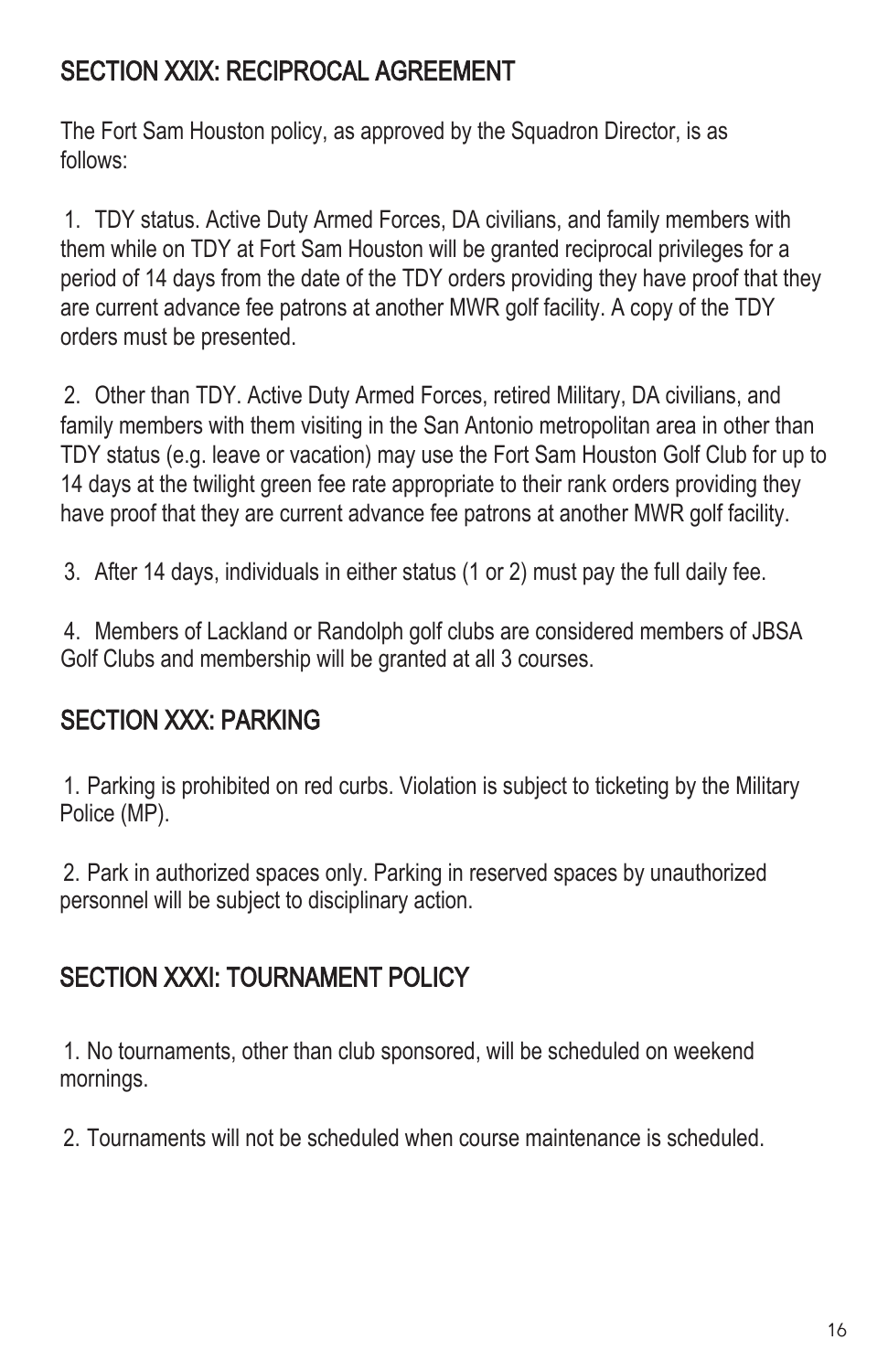3. The Golf Pro will assign the groups to the course as is appropriate to the size of the group. The number of players must be reported to the manager on duty by at least 5 days prior to the date of play.

4. The manager on duty or the Starter has the prerogative to place other golfers on the course to maximize course use if a tournament does not occupy full capacity of the course. Full capacity is considered 120 players.

5. No reduction in fees or charges will be considered.

6. No food or beverage may be brought onto the premises. The Golf Pro may grant exceptions for "beverage only" and a surcharge will be assessed. A party contract agreement must be signed 14 days prior to the date of the event.

7. The Golf Pro has the prerogative to deviate from the above-established procedures in keeping with the sound management policies and the best interest of the Fort Sam Houston Golf Club.

8. No rain dates are scheduled.

9. The Golf Pro may change the course and time for a tournament as conditions warrant.

#### SECTION XXXII: PRACTICE RANGE

1. Range balls will be hit from the matted surfaces only, for safety reasons.

2. Range balls and baskets may not be removed from the driving range.

Range balls may not be used on the putting green, the practice putting green/ bunker or for play on the golf course.

# SECTION XXXIll: MEMORIAL PLAQUES

1. Those wishing to purchase and place a memorial plaque on the golf course must submit a request through the Fort Sam Houston Golf Club Advisory Council for approval by the General Manager.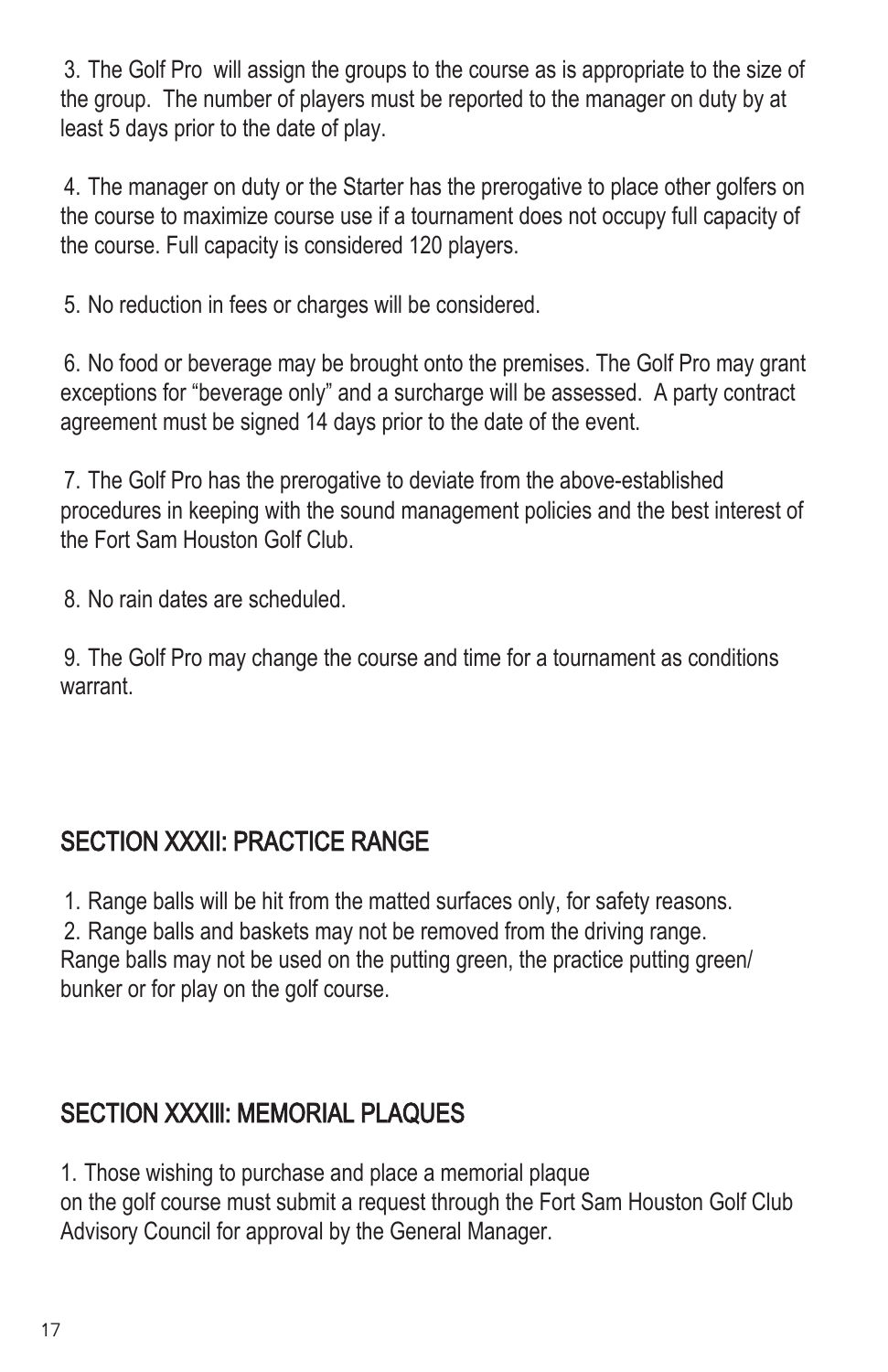2. Memorial plaques will not be approved for placement in or around the Club House unless the deceased has made an extraordinary or outstanding contribution to the Golf Club. Submission for approval will be through the Fort Sam Houston Golf Club Advisory Council to the General Manager.

#### SECTION XXXlV: USE OF THE COURSES BY THE GENERAL PUBLIC

1. Facilities: The general public is authorized access to the golf course, practice range and snack bar.

- a. The general public is authorized to purchase those items from the Pro Shop necessary to complete their round of golf, (e.g. balls, tees, gloves and caps).
- b. The general public is authorized to purchase food and beverages from the snack bar while golfing at our facility.

d. The general public is not authorized to use or rent lockers.

2. Tee Times: Non-DOD civilians may call the pro shop no earlier than one day prior to the desired day of play to request a tee time. Tee times will only be given for parties of two or more.

3. Walk-ons: Walk-ons are welcome. Walk-on players will be called to the tee by the starter in the order that the names appear on the stand-by list.

# SECTION XXXV: RAIN CHECK POLICY

The Pro Shop will issue rain checks to those golfers caught who are caught in rain while out on the golf course or in emergency situations. If course staff is required to pull you off the course for emergency or severe weather rain checks will be made. Rain checks will be made for the following (based on 18 Hole Rounds)

- 1. If a player has completed 4 Holes a 9 Hole Rain Check will be given.
- 2. If a player has completed 13 Holes no rain check will be given.
- 3. Rain checks will not be issued for Twilight Rates unless in case of an emergency or golf staff has to remove you from course.
- 4. All rain checks expire 90 days from the date of issuance.